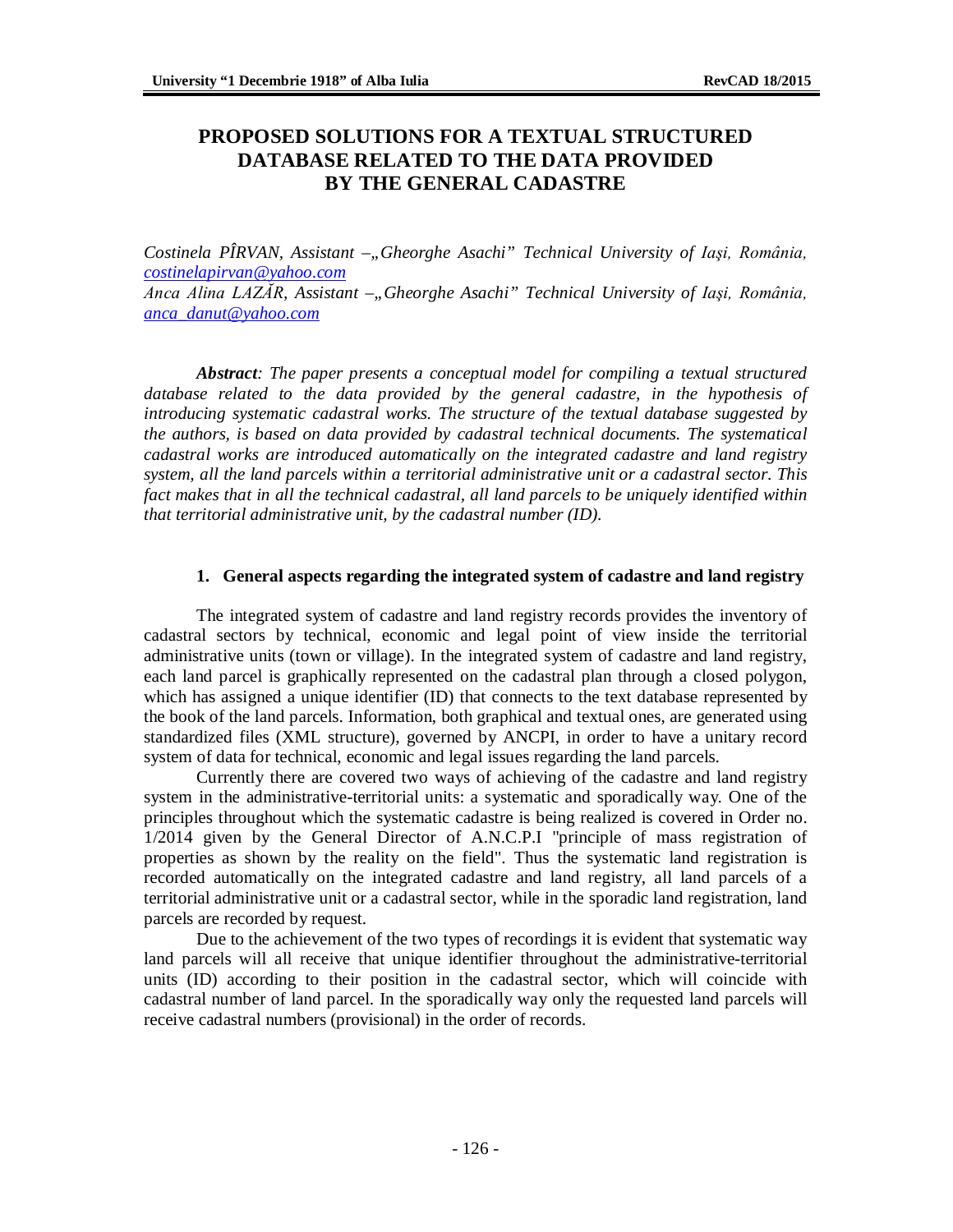## **2. Making the textual database related to the data provided general cadastre**

According to Law 7/1996 subsequent amendments in Article 2 paragraph (1) states "cadastre is being accomplished at the level of territorial administrative units by cadastral sectors" and in Article 12 paragraph (1) " the cadastral technical documents shall be prepared for each cadastral sector [..]" . The technical documents are: the cadastral plan, the cadastral register of land parcels and the alphabetical list of property owners, land holders and other possessors. The textual database structure of the general cadastre, proposed by the authors, is based on data provided by cadastral technical documents.



Fig. nr.1 The structure of textual database attached to the land parcel

The entity on which the textual database structure linked to the data provided by the general cadastre stands on is the land parcel, because all technical cadastral documents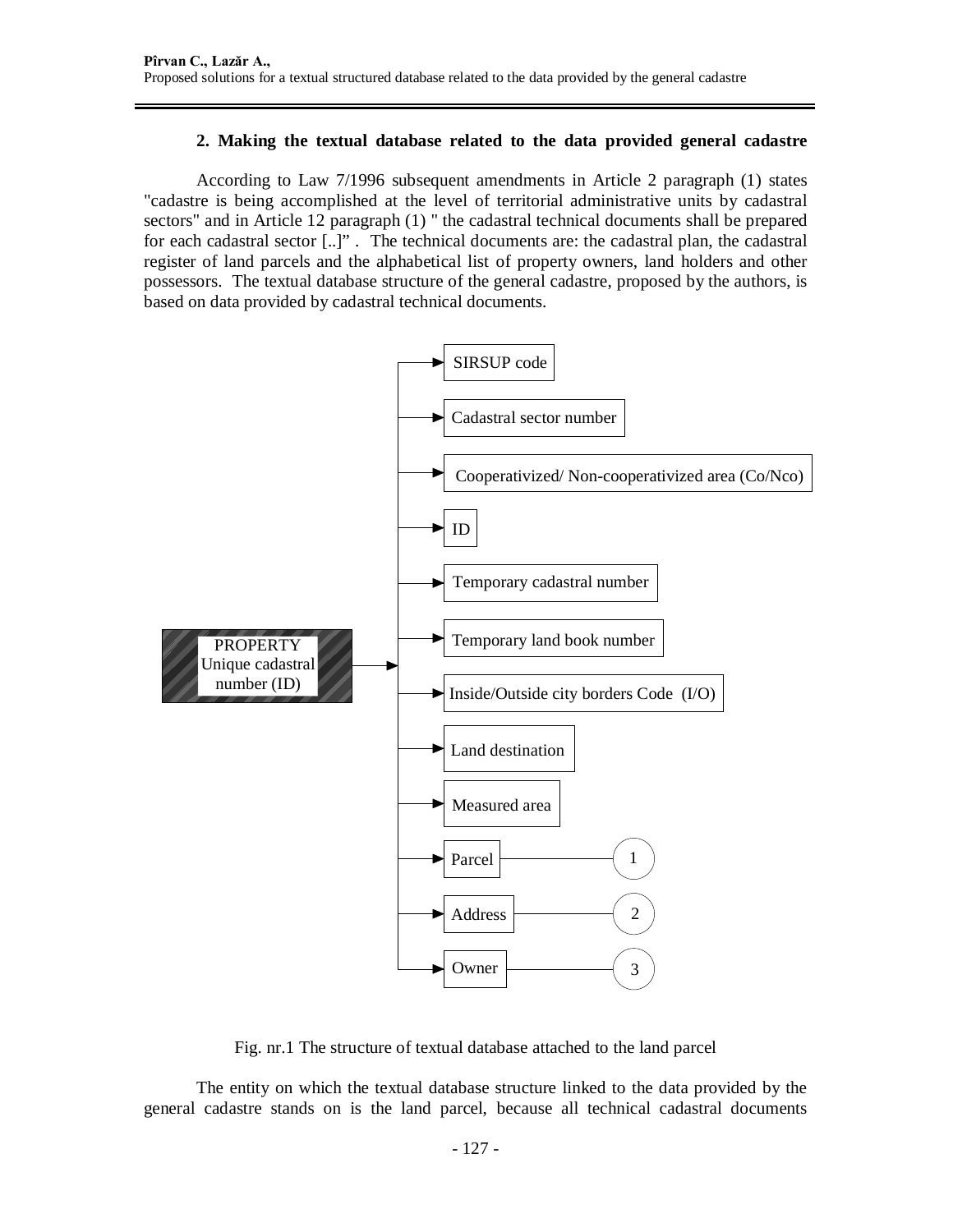uniquely identify, within the territorial administrative unit, the land parcel by the cadastral number (ID). This is the number that the property will receive in the cadastral numbering works within the cadastral sector buildings in this sector. From graphical representation point of view the land parcel is a geometrical entity which has attached more features (attributes) in figure no. 1.

The structure proposed by the authors for textual data related to the properties includes, among others:

• The number of the cadastral sector, which is the number that the cadastral sector receives by numbering al sector cadastral sectors within the territorial administrative unit to achieve systematic cadastre that will be unique across that territorial administrative unit;

• Because the borders of the land parcels (and the area) which are positioned outside city borders within the territorial administrative unit are established in different ways in the cooperativized and non-cooperativized areas is necessary to clarify this issue;

• To link to databases related sporadically cadastre it is necessary to have the temporary given cadastral number and the temporary number given to the book of the on request.

The structure of the textual database (proposed by the authors) corresponding to the land parcels is shown in figure no. 2.



Fig. nr. 2 Structure of textual data attached to the land parcel

The database includes all the data from the general cadastre by achieving the systematic cadastral works. Thus:

- The parcel number is the number that parcel will receive inside the property;
- The parcel is also represented by the number it had in the old cadastral evidence before achieving the general cadastre;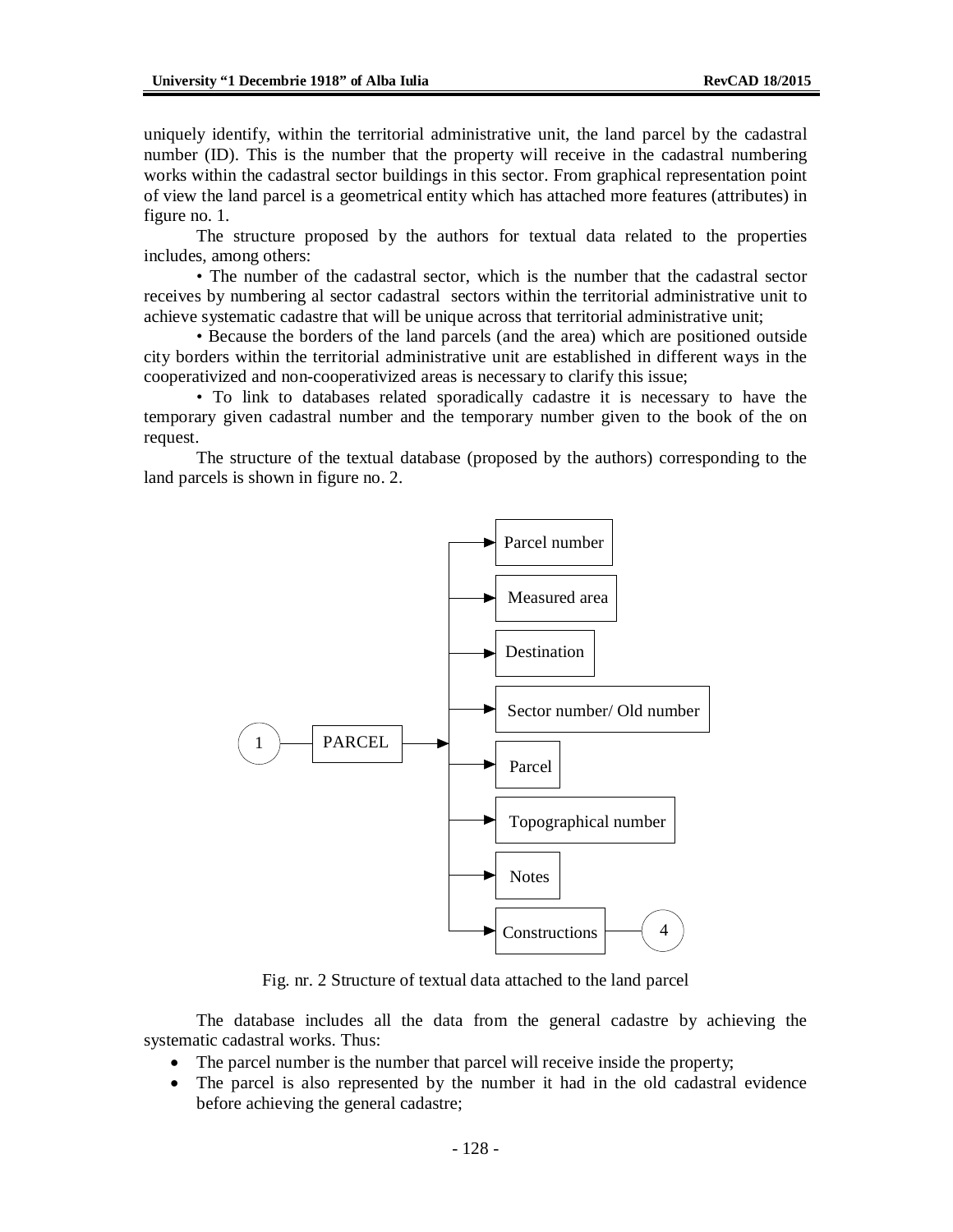The particulars regarding the parcel refer to fence surrounding or without fence surrounding or its enclosure.

Figure no. 3 presents the structure of the textual database associated to the address of the property, the address of the owners/possessors, or the address of the company in the case of corporate owners.



Fig. nr. 3 The structure of the database attached to the address

Figure no. 4 presents the structure of the textual database related to the owner or possessor.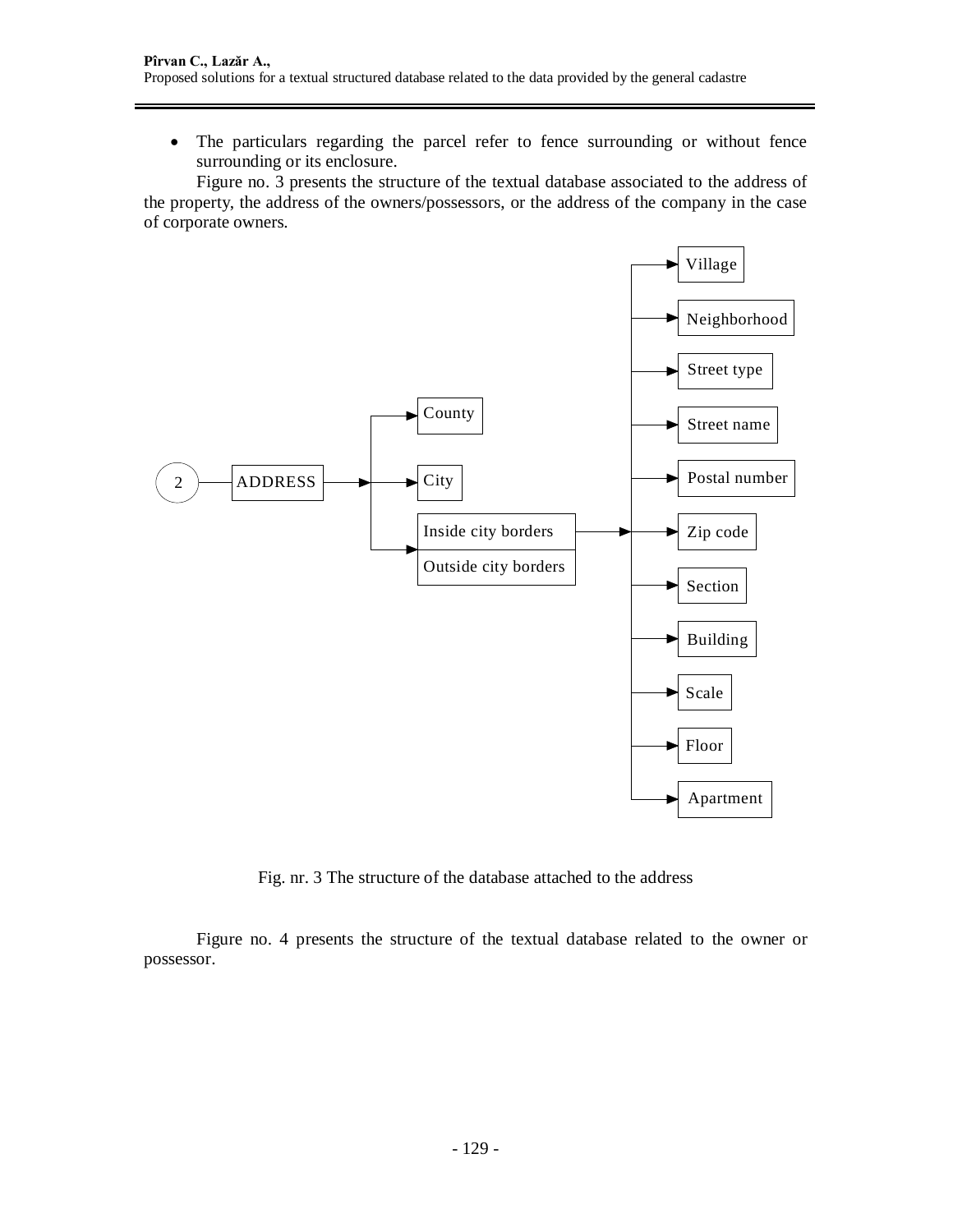

Fig. nr. 4 The structure of the database attached to the owner/ possessor

The structure of the textual database (proposed by the authors) related to the constructions is shown in figure no. 5 and includes among others the identifier code of the construction, which is composed by the construction code (C) followed by the number given within the property.